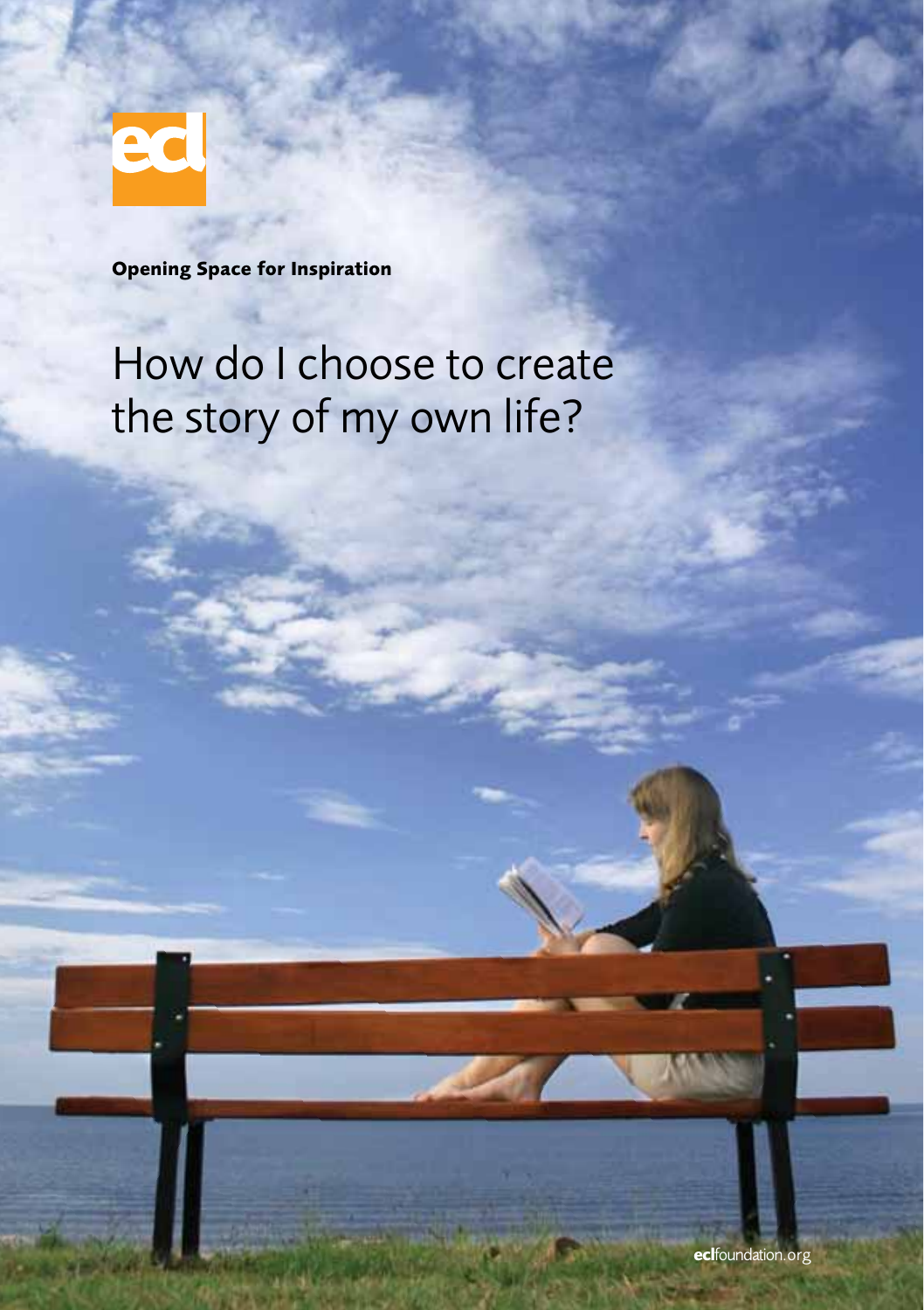### **Opening Space for Inspiration**

All too often, our lives seems to be about living up to expectations. These may be real or imagined, imposed by others or imposed unconsciously on ourselves. Designed for young people nearing adulthood, Opening Space for Inspiration offers participants time, space, encouragement and resources to discover a sense of their own unique purpose, to consider, through a systemic lens, what it is that inspires them in their lives, so they can find the foundations on which they may choose to create a life's work.



'Who can I uniquely be?' 'What makes a person valuable?'



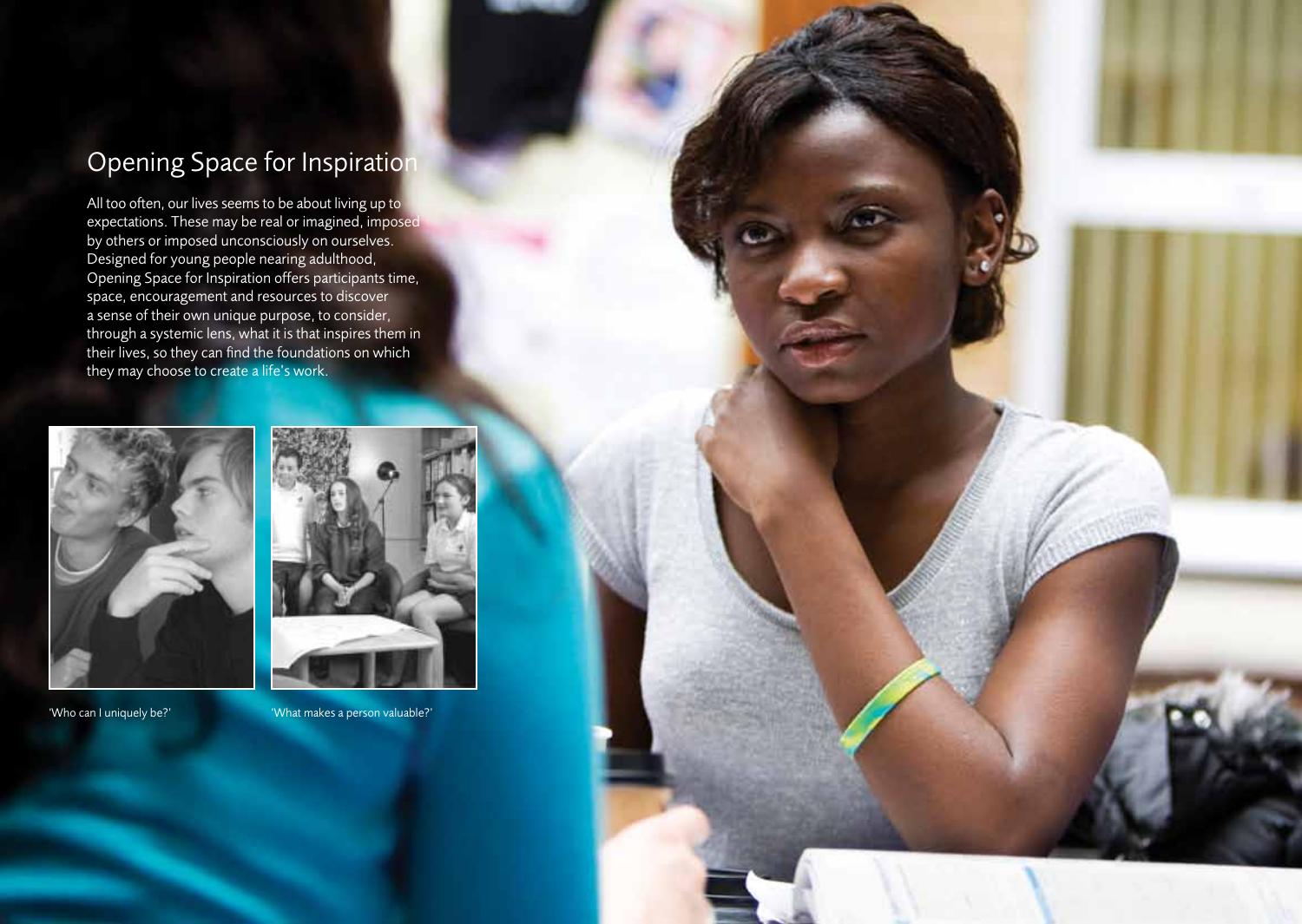# 'I can feel myself becoming a better person.'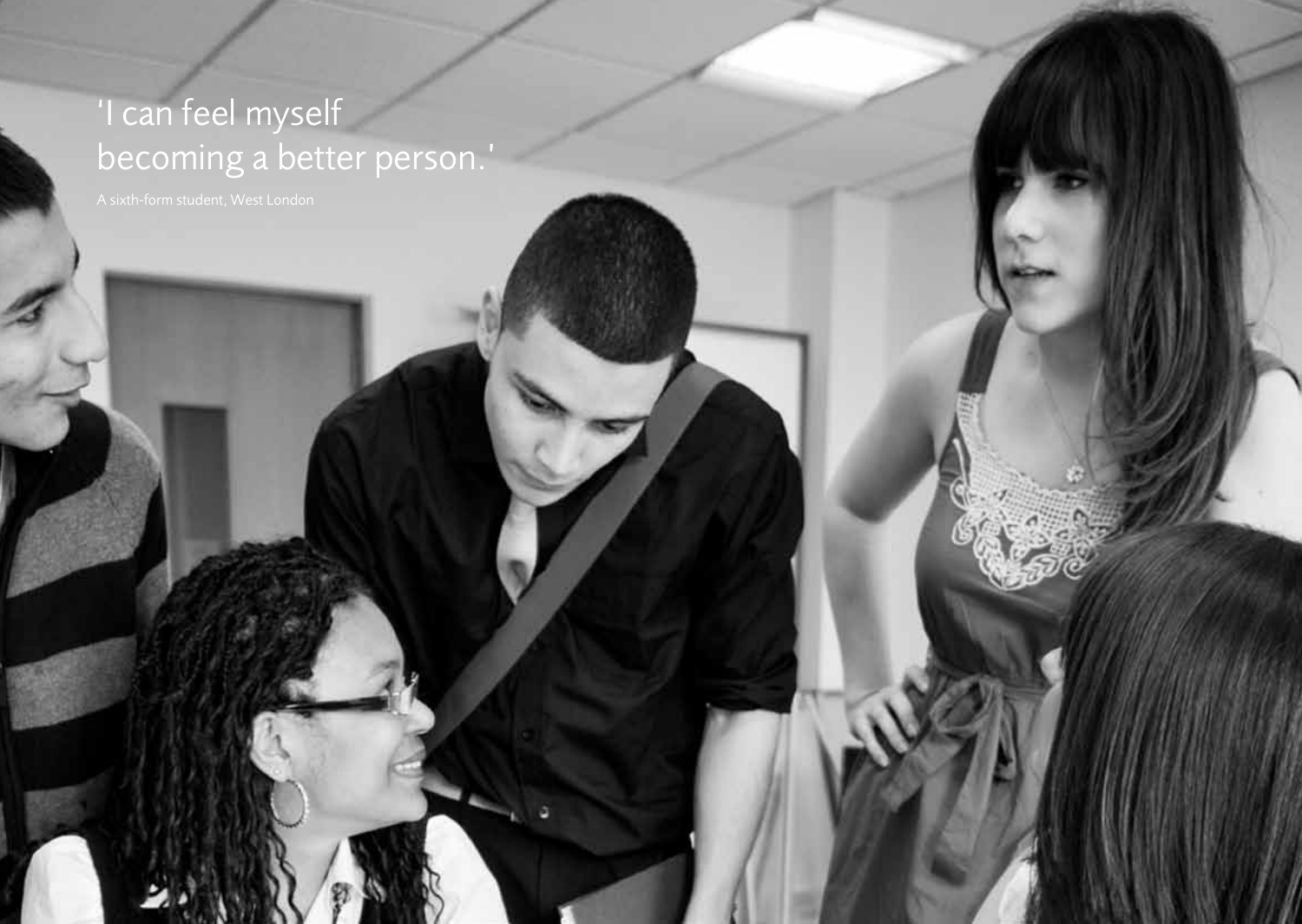### Stopping, looking, sensing, playing

'I wish someone had done that for me.'

Opening Space for Innovation grew out of my experience as an adult. Until well into middle age, my life evolved as a busy round of living up to expectations and demands: 'I have to do well in school, I have to be accepted by others, I have to get a good job...' and on and on. Looking back, I wished that someone had helped me, when I was young, to open space for my sense of inspiration. I wished that, much earlier, I had started to quest for the things that I wanted to make the foundations for my life. When I began to work on this idea with young people they enthusiastically agreed.

We (the participants and I) hold this offering as a series of conversations. My intention is not to teach or to preach. We have adopted the symbol of a white handkerchief as a 'flag of truce': any participant can take hold of the flag if they feel preached-to or pressured to accept any viewpoint. All perspectives, philosophies, and worldviews are welcome here. Each person's journey is uniquely their own.

Our conversations are as authentic and heartfelt as I can make them. They have a strong element of play. I invite each person to bring 'their People' to the conversation: that group includes themselves, those directly known to them, and even imaginary figures whose experiences seem real to them. I bring my People to the sessions, too. We all 'try on' ideas and outlooks from the perspective of as many of 'our People' as we can.

In the sessions, we ask ourselves questions like:

- 'What makes a person valuable?'
- 'Who do I deeply admire? What do I most admire about them?'
- 'Where do I belong? Where do I want to belong?'

Our conversations have taken many forms over the last five years. For me, they have been uniformly surprising, fascinating and delightful.

Scott facilitates sessions of OSI at secondary schools in London.

#### Opening Space for Inspiration

This series of conversations is designed to align with any and all philosophies or world views, seeking only to support the individual participant in creating a personal vision that inspires and motivates. Considering inspiration through a systemic lens, students receive support to understand their inspiration through different 'ways of knowing', and to unfold a personal vision in the context of the different human systems in which they live. Students are encouraged to be creative in crystallising their inspiration in a form most meaningful for them.

The series is offered as group work, usually for between six and fifteen students. It proceeds through a series of eight after-school sessions that explore:

- Taking Charge the role of personal responsibility
- Seeing Things Whole applying a systemic lens
	- ways of 'knowing'
	- ordering principles in human systems
- Beginning with the End in Mind crafting a personal vision of the future
- Putting First Things First organising and prioritising to bring inspiration to life
- Taking Stock capturing learning and adjusting course where needed

Students who complete the programme will be better able to crystallise their own sense of purpose and inspiration, and will have had exposure to a number of experiences, concepts, approaches and exercises which will support them in the ongoing exploration and development of that inspiration.